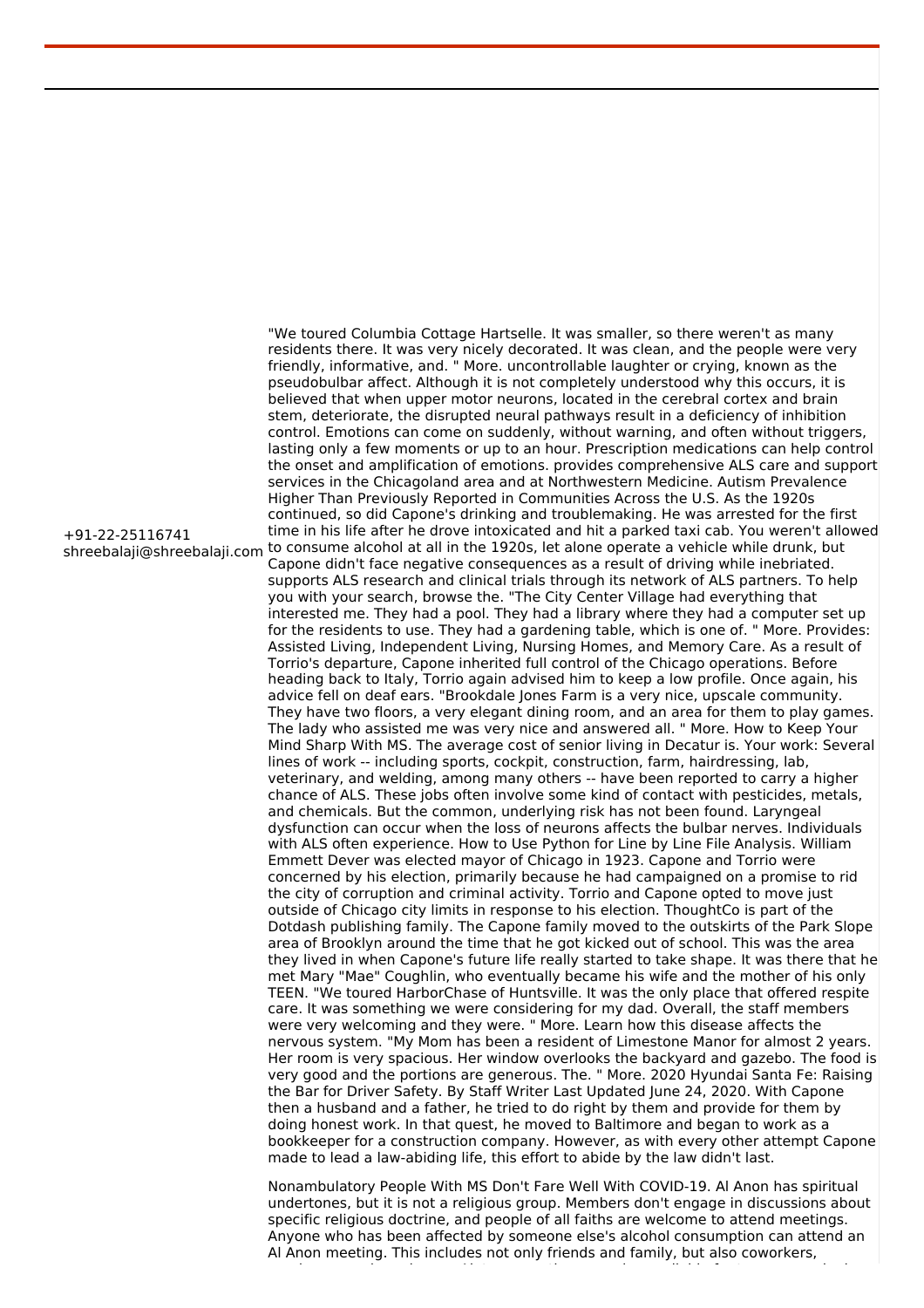employees and employers. Alateen meetings are also available for teenagers who have been impacted by alcoholism. Les Turner ALS Foundation This Chicago-based organization provides education and support services for people living with ALS. The foundation also supports the Les Turner ALS Center at Northwestern Medicine, bringing together three research laboratories and a multidisciplinary patient clinic under one umbrella. Prohibition in the United States lasted from 1920 until 1933 and largely came about due to the concerns of citizens who saw alcohol as a societal problem. In fact, by the time Prohibition began nationwide in 1920, many communities and states had already taken it upon themselves to ban the sale and consumption of alcohol in their region. Glutamate toxicity Toxic exposures The incidents of ALS cases among Gulf War veterans is two times higher than expected, possible due to cyanobacteria that live in desert sands. ThoughtCo, a Dotdash brand, is an award-winning reference site offering education content created by experts. ThoughtCo reaches 13 million readers each month. Learn more about us and our editorial guidelines. Moscow Ballet and T.Cares - The Young and Brave. Sorry, the page you're looking for cannot be found. Mar 2022 -- Hospice of Limestone County Chili Challenge at Athens Middle School (100 U.S. Highway 31N in Athens) from 10:00AM-2:00PM with fun and games for the TEENren. Opportunities to taste chili from 20 local chili competitors, bid on silent auction items and shop the "Browse and Buy" section. Lunch served at 11:00AM (No takeout). Tickets: \$10.00 ages 10 and under Free. Info: 256-232-5017. Mar 2022 -- Ardmore High School Beauty Walk at Ardmore High School (30285 Ardmore Avenue in Ardmore) from 1:00PM-4:00PM hosted by Cedar Hill Elementary. Spectator fee applies. Moscow Ballet's Great Russian Nutcracker Video On Demand. Moscow Ballet's 'Dance with Us' program brings the opportunity of auditioning, rehearsing, and performing with an international touring ballet company. PRESALE: Use code 19RYMAN to access presale. Valid only for 4/4 at 10am through 10pm. with Athens Main Street in downtown Athens, AL. Ticket holders enjoy a chocolate treat, sweet deals, and a chance to win a door prize from each participating merchants during this prelude to Valentine's Day. Only 300 tickets available for this chocolate affair! Early Bird Tickets: \$6.00. Moscow Ballet's Great Russian Nutcracker Video On Demand. Moscow Ballet's Great Russian Nutcracker Video On Demand. Moscow Ballet's Great Russian Nutcracker Video On Demand. A Christmas Carol (2010), a new stage adaptation written by Jim Cook Jr. and produced by the Off Broad Street Players Theater Company in Bri ] On both occasions, Scrooge was played by Ben Roberts. [. E-Bird Website (Visit Ebird.org to download the app and learn more about how to count birds for the GBBC). Watching birds is a safe and enjoyable activity we can do during the Covid global pandemic. For the 2021 Great Backyard Bird Count, everyone is strongly encouraged to comply with all current Covid-19 regulations and guidelines. This includes, but is not limited to, social distancing while bird watching and wearing a mask when birding with others. Thank you for protecting yourself and your community while celebrating the wonders of birds. @MoscowBallet · 3:36 Celebrate the #FirstDayofSpring today with #MoscowBallet 's corps de ballet performing #Tchaikovsky 's beautiful Walt. . Moscow Ballet's Great Russian Nutcracker Video On Demand. Keep Athens-Limestone Beautiful requires an additional adult & minor consent form be filled out the day of event. Ballerinas perform side by side with pre-professional Concerto Competition musiciansto St. Saen's The Dying Swan. The page may have moved, you may have mistyped the address, or followed a bad link. (2004), a three-actor narrative theatre adaptation using nearly every word of the novel, first presented at Strawberry Theatre Workshop in Seattle. Moscow Ballet's Great Russian Nutcracker Video On Demand. Moscow Ballet's Great Russian Nutcracker Video On Demand. Moscow Ballet is excited to present Skaya! This new dance platform brings the beauty and skill of the Moscow Ballet dancers directly into the palm of your hand. Join now and learn from the very best. Don't forget your sweetheart! Take them to dinner, buy them flowers, pick up some sweet treats, watch a movie or take a stroll -- we have loads of ideas to make your day special. A Christmas Carol (2006), a stage adaptation by Jeannette Jaquish for the Firehouse Theater in Fort Wayne, Indiana, was performed Decembers of 2006, 2007 & 2009. [. Moscow Ballet's Great Russian Nutcracker Video On Demand. Moscow Ballet's Great Russian Nutcracker Video On Demand. ] The show was workshopped as a tour in 1981. [. Moscow Ballet's Great Russian Nutcracker Video On Demand. The Scrooge Diary (Canada) (1990 to the present) (In the USA: Scrooge Tells All). Adaptation by Avril Kelly, performed by Welsh actor Phil Arnold, in a solo staged performance. Later performed on license only (two performances) by John Gray, late of RSC. [. Jan 2022 - Hunter Bauer Memorial Blood Drive at the Beasley Center (301 North Marion Street in

Athens) from TBA. Fully recovered Covid-19 patients needed for convalescent plasma shortage. Learn about donor eligibility requirements here. Mar 2022 -- Annual Ardmore Spring Clean with United Pest & Turf Control in association with Keep Athens-Limestone Beautiful. Interested parties should meet at the corner of Ardmore Avenue and Main Street starting at 8:00AM. Volunteers of all ages are welcome to join in the cleanup and give back to the community. Litter grabbers, gloves, safety vest, and trash bags will be provided as well as breakfast and lunch. Social distancing and state and local COVID quidelines will be practiced.